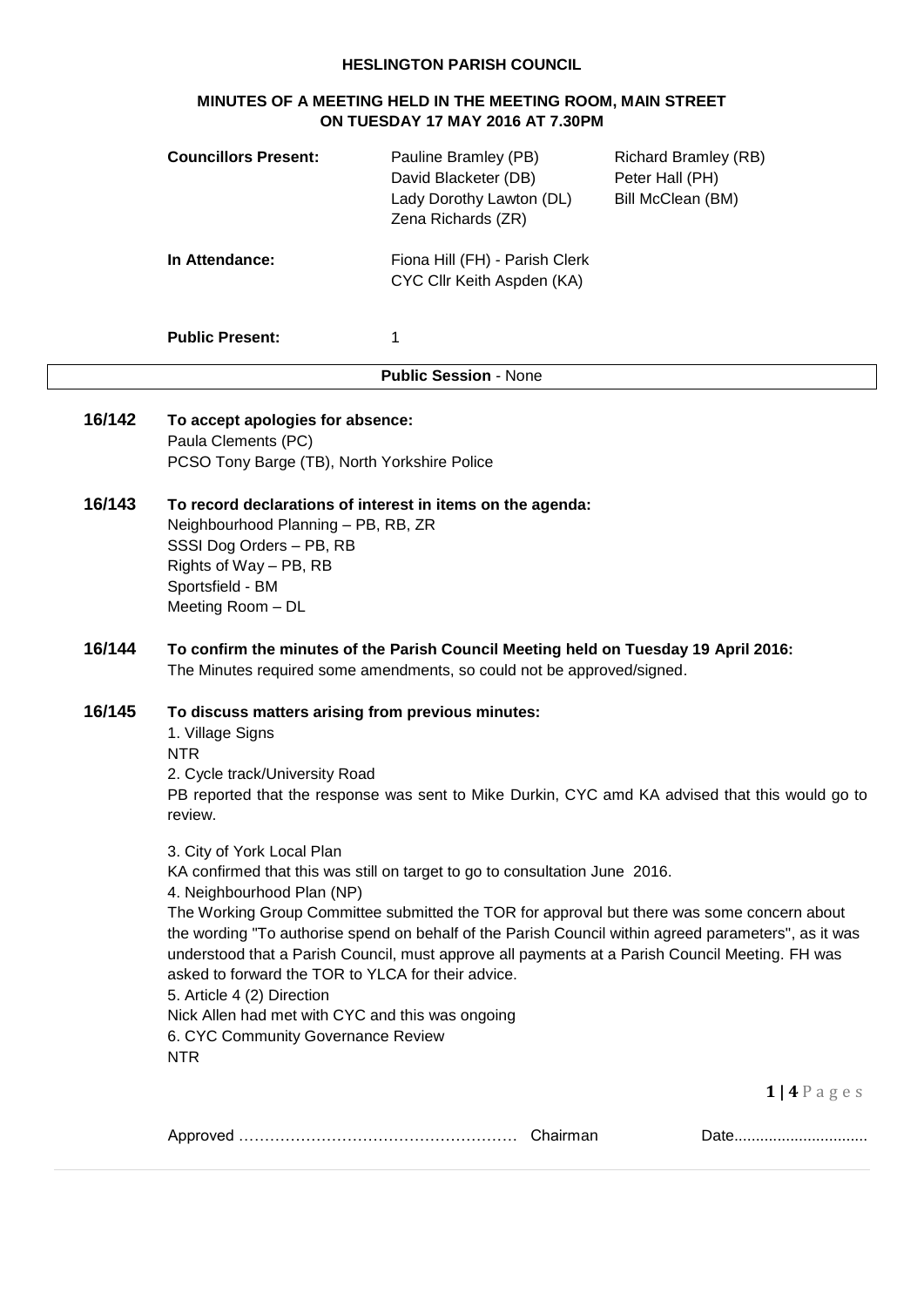7. Parish Council Vacancy – Resignation of Mr M Dean

CYC had authorised the Parish Council to co-opt, so a notice would be displayed.

## **16/146 To Discuss, if necessary, long-standing matters:**

1. Appearance of village

1.1 Litter/Dig Bins

BM was authorised to spend up to £25.00 on flowers for the planter

Litter/Dog Bin

The new bin was still to be installed

1.2 The Lodge Residential Home – Parking/Obstruction

PB had writted to Mr Holden with the decision about bollards. PB/DL would visit the residential home. 2. Rights of way

NTR

3. SSSI - Dog Orders

PB reported that Natural England had visited The Tilmire and seen a dog with a young bird in its mouth, but as there no proof the dog had killed it, no action could be taken.

4. Highway Matters

4.1 Parking Zones

KA advised that the Parish Council would have to put forward a case to Sue Gill, Network Management, CYC explaining why they wanted the car parking restrictions changing. DL would research who/why was parking there.

5. Major Events - Yorkshire Marathon/Tour de Yorkshire NTR

6. University of York

FH was given responses to the questionnaire and she would submit them on behalf of the parish Council.

7. HMOs

NTR

8. Elvington

NTR

9. Communication - Website/Newsletter/Broadband/Notice board PB reported that the website was up to date. BM had drafted the next edition of the newsletter, which was approved by the Parish Council

**16/147 To receive any matters raised by members of public:**

None

# **16/148 To report and make relevant recommendations on new planning applications:**

Letter A:We support the application

Letter B:We have no objections

Letter C:We do not object but wish to make comments or seek safeguards as set out overleaf Letter D:We object on the planning grounds set out overleaf

The Parish Council discussed these planning applications and FH was asked to respond as follows:

1. 16/00935/FUL 25 Turners Close

The Parish Council discussed this application and had No Objections.

## **16/149 To report planning decisions by City of York Council:**

None

**2 | 4** P a g e s

|  |  | <u> Dalv</u> |
|--|--|--------------|
|--|--|--------------|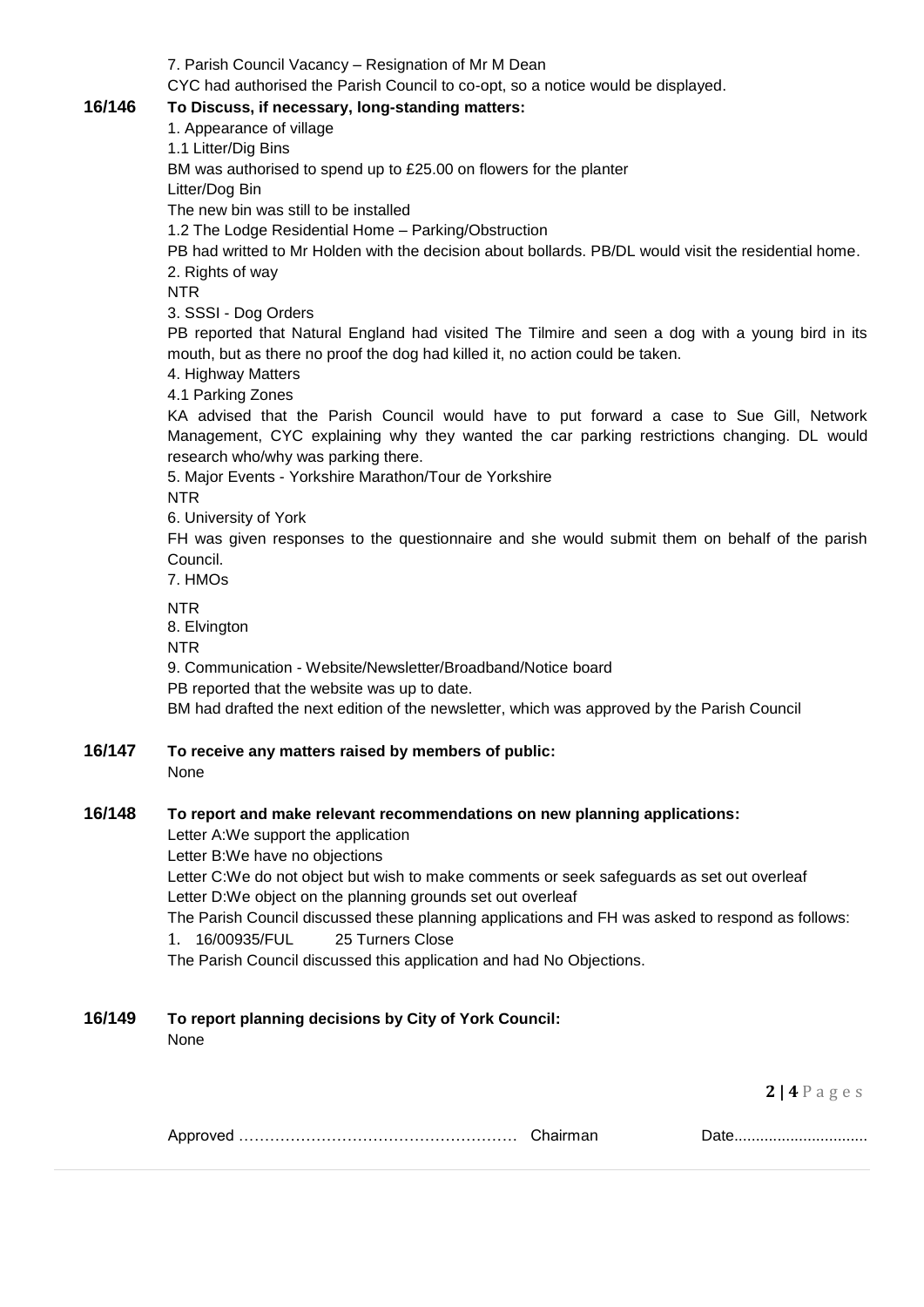#### **16/150 To receive reports from representatives of following outside bodies:**

1. Ward Councillors - The Parish Council were urged to submit bids to the Ward Grants Dept 2. North Yorkshire Police NTR 3. Heslington East Community Forum NTR 4. Good Neighbours Forum Meeting Dates – 13Jun16, 05Sep16 and 06Feb17 5. Ouse and Derwent Drainage Board NTR 6. Sports Field BM reported that a Family BBQ on 02Jul16 would be a Get Together to enjoy the new play equipment 7. York Environment Forum NTR 8. Alms Houses NTR 9. The Meeting Room DL reported that the new door was now fitted and the AGM had taken place on 10May16 and the Minutes/Accounts would be ready ASAP. 10. Fulford & Heslington Ward Team Meeting NTR

**16/151 To receive any new correspondence received by the council:** None

## **16/152 To receive matters raised by members:**

- Cllrs reported that the B&Q/Sainsbury's application had gone to appeal
- Cllrs reported that the Lloyds Bank branch would close on 26 July 2016
- Cllrs reported that the Natwest Bank branch would be reducing its opening hours from this week.
- Cllrs would think about an Emergency Plan and discuss at the next meeting.

#### **16/153 To discuss matters raised by Parish Clerk/Responsible Financial Officer:**

1. Bookkeeping records for year ending 31 Mar 16 to date

The financial report was circulated around Cllrs

2. Internal Control Check(s)

The Parish Council conducted the monthly checks and found everything to be in order.

3. Internal Audit

This had been done on 04 May 2016 and FH was awaiting the written report

4. Matters raised with/by Yorkshire Local Councils Association (YLCA)

NTR

4. Work Place Pensions

NTR

5. To approve the following invoices for payment

| 6.1 | Parish Clerk   | Salary            | £265.61  | 001641 |
|-----|----------------|-------------------|----------|--------|
| 6.2 | Lengthsman     | Salary            | £257.01  | 001642 |
| 6.3 | Norton Joinery | Meeting Room Door | £1415.62 | 001643 |
| 6.4 | Norton Joinery | Meeting Room Door | £500.00  | 001644 |

**3 | 4** P a g e s

| ີດ∧ດ<br>. | __ |  |
|-----------|----|--|
|           |    |  |